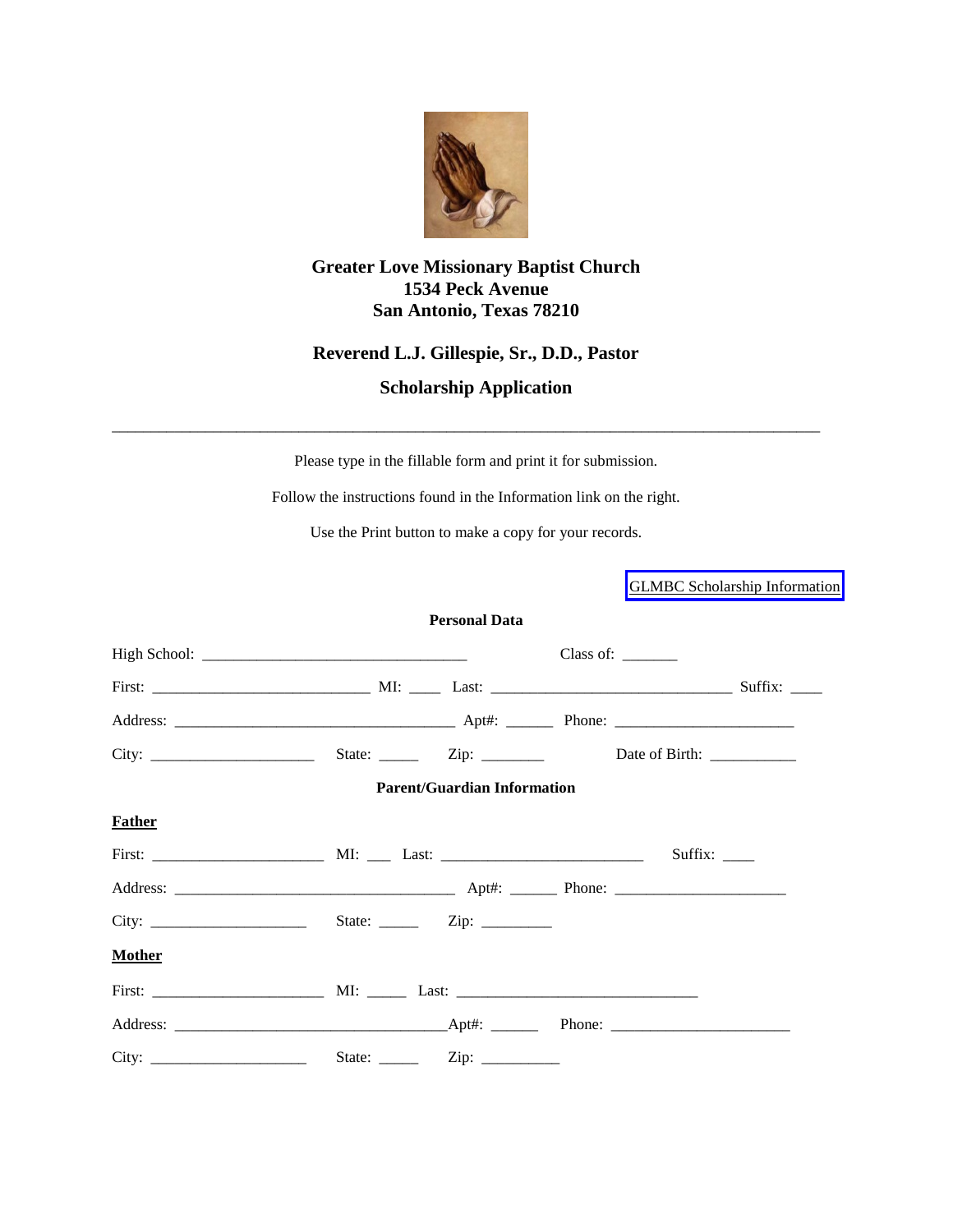#### **Extracurricular Activities**

Please list your extracurricular activities (academic, school clubs, religious affiliation, volunteer service) since the ninth grade, beginning with the most recent, in which you have actively participated. Include any offices held, honors, awards, etc.

#### Attach additional information, if necessary.

| Activity | Offices, Honors, Awards | Years of<br>Participation |
|----------|-------------------------|---------------------------|
|          |                         |                           |
|          |                         |                           |
|          |                         |                           |
|          |                         |                           |

### **Employment Record**

#### Present or Past

| Employer | Position | Dates of Employment |
|----------|----------|---------------------|
|          |          |                     |
|          |          |                     |

### **Educational Plan**

What are your plans after high school? (Choose one)



 College/University Community College Trade/Vocational School

Community Service Hours: \_\_\_\_\_\_\_\_\_\_\_

| Where do you plan on attending college? |  |
|-----------------------------------------|--|
|                                         |  |

Please submit a copy of your acceptance letter from the institution you plan to attend.

## **Essay: 300 – 500 Words**

### ESSAY SUBJECT: **In John 17:16-18**, **Christ prays that we "be in the world but not of the world". How will you prepare yourself personally and spiritually to live out these words as you further your education and pursue your career?**

- correct use of grammar and punctuation

- creativity and originality in answering question
- quality of ideas presented
- relevancy of response to essay question/topic (answer essay question appropriately)
- overall appearance of the essay